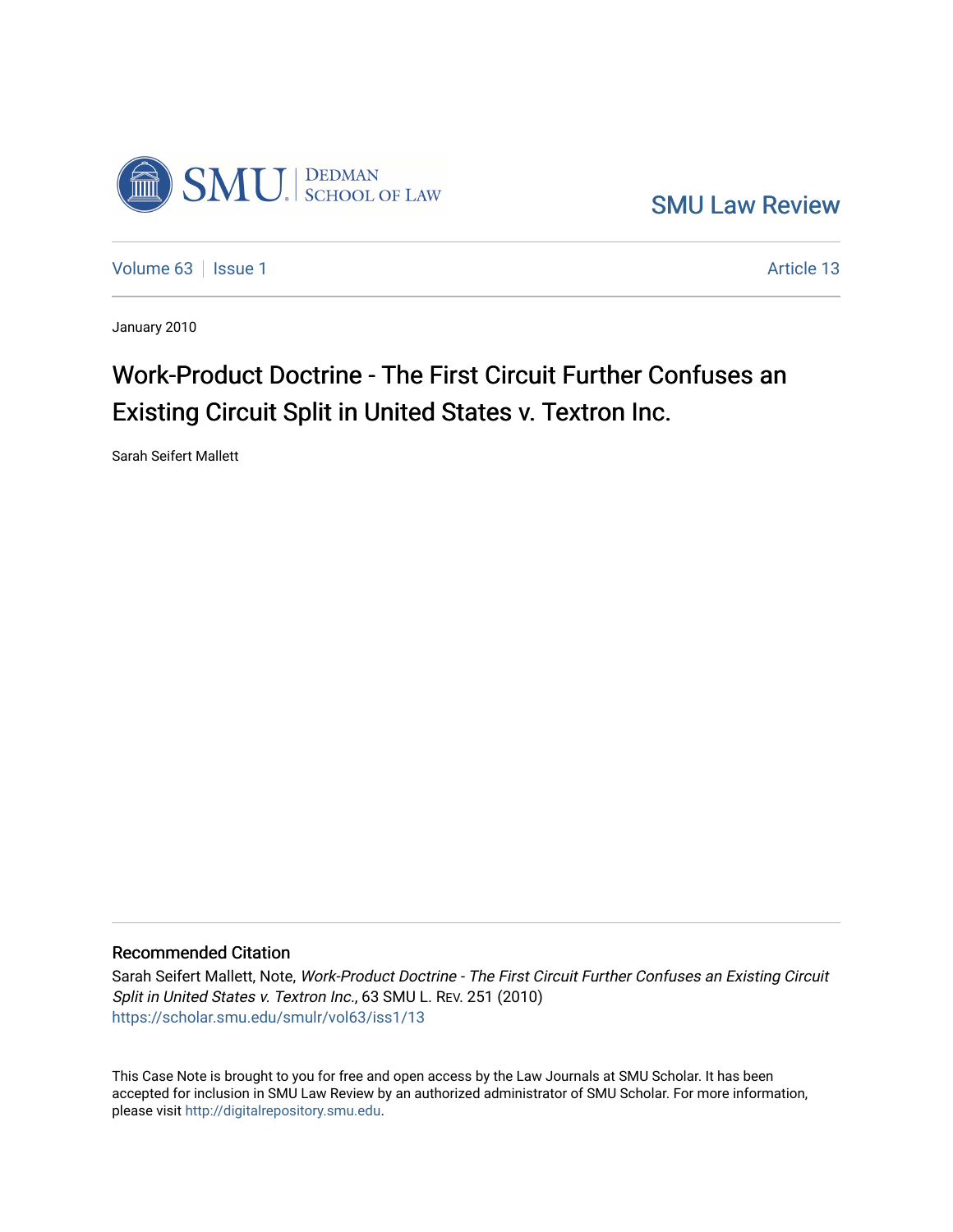## **WORK-PRODUCT DOCTRINE-THE FIRST CIRCUIT FURTHER CONFUSES AN EXISTING CIRCUIT SPLIT IN** *UNITED STATES V. TEXTRON INC.*

#### *Sarah Seifert Mallett\**

*IN United States v. Textron Inc.,* the Court of Appeals for the First Circuit held that the work-product doctrine does not protect tax accrual work papers prepared **by** lawyers from an IRS summons connected with an investigation of a taxpayer's tax liability.' The First Circuit's decision incorrectly applied the precedent established in *Maine v. U.S. Department of the Interior,2* misinterpreted the text and policy of Federal Rule of Civil Procedure **26(b)(3),** and overlooked the widespread consequences of further fragmenting an already divided interpretation of the phrase "in anticipation of litigation."

In preparing public financial statements, Textron, an "aerospace and defense conglomerate, with well over a hundred subsidiaries," calculates reserves to account for contingent tax liabilities, which include estimates of potential liability if the IRS challenges the positions in its tax returns.<sup>3</sup> The work papers used in this process include spreadsheets, emails, and notes that reflect items in the tax return that could result in additional taxes, the dollar amount subject to dispute, and a percentage estimate of the IRS's chance of success in possible litigation.4 In **2003,** the IRS conducted an audit of Textron's corporate income tax liability for the years **1998-2001.5** After examining the 2001 returns, the IRS believed that Textron Financial Corporation, a Textron subsidiary, engaged in sale-in, lease-out transactions, which the IRS lists as a potential tax shelter subject to abuse **by** taxpayers. <sup>6</sup>

Textron refused to comply with an administrative summons issued **by** the IRS seeking all the work papers generated for the 2001 tax year and

**<sup>\*</sup> J.D.** Candidate 2011, Southern Methodist University Dedman School of Law; B.B.A. **2006,** the University of Texas at Austin. The author would like to thank her husband and family for their love and support.

**<sup>1.</sup>** *577* **F.3d** 21, **31-32** (1st Cir. **2009)** (en banc), *petition for cert. filed,* **78 U.S.L.W. 3375 (U.S.** Dec. 24, **2009)** (No. **09-750).**

<sup>2.</sup> **298 F.3d 60** (1st Cir. 2002).

**<sup>3.</sup>** *Textron,* **577 F.3d** at **22-23.**

<sup>4.</sup> *Id.* at **23.**

**<sup>5.</sup>** *Id.*

**<sup>6.</sup>** *Id.* at 23-24.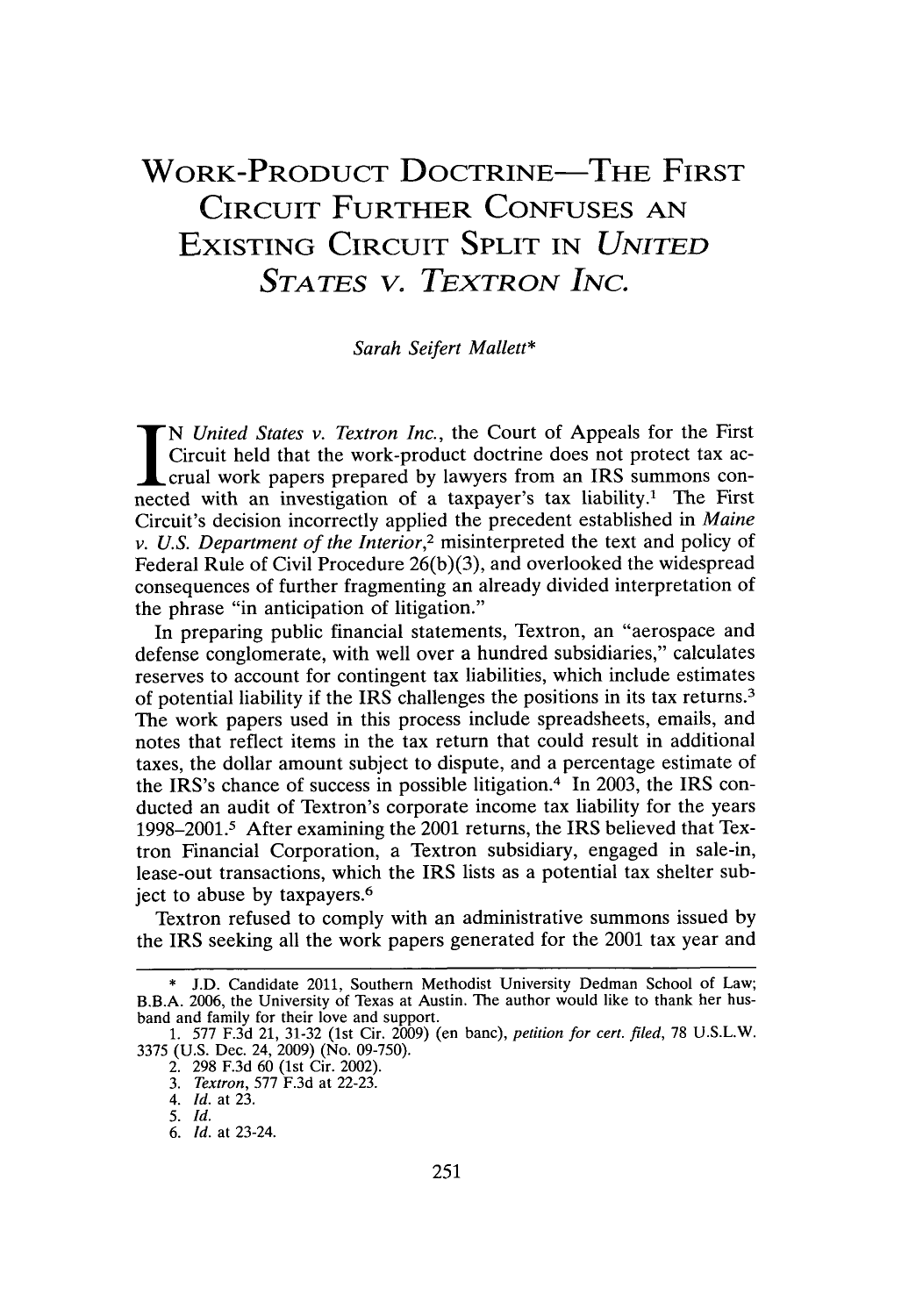related work papers created **by** Ernst **&** Young, Textron's outside accountant.7 The contents of these work papers included disputable tax items and amounts, percentage estimates of a successful challenge **by** the IRS, and applicable reserve amounts.8 The IRS then brought an enforcement action in federal district court in Rhode Island.9 In defense, Textron asserted that the summons lacked a legitimate purpose, that the attorney-client and tax practitioner privileges applied, and that the papers were protected under the work-product doctrine.10 The district court agreed with Textron's position that the work-product doctrine protected the work papers and found they were prepared "because of"<sup>11</sup> the prospect of litigation and, consequently, the court denied the IRS's petition for enforcement.<sup>12</sup> The district judge noted that although workproduct privilege does not apply to documents created within the ordinary course of business irrespective of litigation, the work papers, which contained dubious items identified **by** attorneys and accountants, estimated probabilities of litigation outcomes, and calculations of tax reserves would not have been prepared "but for" the anticipated possibility of litigation.<sup>13</sup> Textron witnesses testified during trial that tax reserve calculations would not have been necessary without the possibility of litigation; therefore, the purpose behind generating the work papers was to ensure Textron was adequately prepared for future litigation. <sup>14</sup>

On appeal, a divided panel upheld the district court's decision, but the court later granted the IRS's petition for rehearing en banc and vacated the panel decision.15 The First Circuit initially looked to the origins of the work-product privilege in the Supreme Court's decision in *Hickman v. Taylor* and the later codification in Federal Rule of Civil Procedure **26(b)(3)** for guidance on the triggering language and intent behind the protection of documents.16 Focusing on the protection for tax work papers specifically, the First Circuit discussed rulings from the only two circuits that have addressed the issue-its own ruling in *Maine v. U.S. Department of the Interior* and the Fifth Circuit's ruling in *United States v. El Paso Co.17* Relying primarily on its direct precedent in *Maine,* histori-

**<sup>7.</sup>** *Id.* at 24.

**<sup>8.</sup>** *Id.* at 24-25. In some instances, the probability of IRS success was estimated at *100%. Id.* at **25.**

**<sup>9.</sup>** *Id.* at 24.

*<sup>10.</sup> Id.* Evidence showed that Textron's tax department attorneys were centrally involved with the preparation and generation of the work papers in question, and outside counsel advised Textron on tax reserve requirements. *Id.*

**<sup>11.</sup>** The district court followed the "because of" test adopted **by** the First Circuit in *Maine v. Department of the Interior,* **298 F.3d 60, 68** (1st Cir. 2002). United States v. Textron Inc., **507** F. Supp. **2d 138,** 149-50 (D.R.I. **2007).**

<sup>12.</sup> *Textron,* **577 F.3d** at **25-26.**

*<sup>13.</sup> Id.* at **25-26;** *Textron,* **507** F. Supp. **2d** at **150.**

<sup>14.</sup> *Textron,* **577 F.3d** at **28.**

*<sup>15.</sup> Id.* at **26.**

**<sup>16.</sup>** *Id.* at **26-27** (citing **FED.** R. Civ. P. **26(b)(3);** Hickman v. Taylor, **329 U.S.** 495, 510- **11** (1947)).

**<sup>17.</sup>** *Id.* at **30** (citing Maine v. Dep't of the Interior, **298 F.3d 60, 70** (1st Cir. 2002); United States v. **El** Paso Co., **682 F.2d 530,** 543-44 (5th Cir. **1982)).**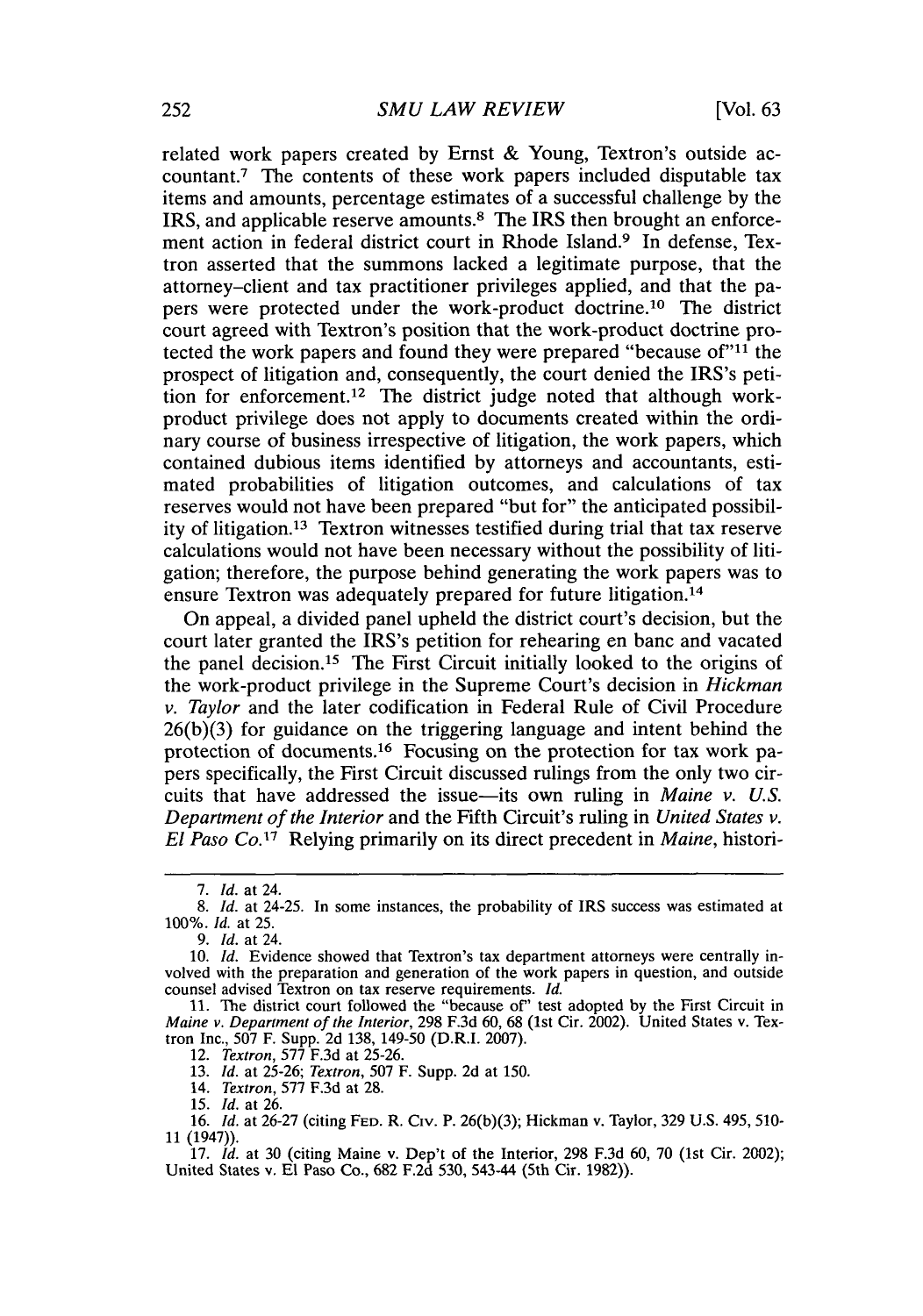## 2010] *Casenote* **253**

cal context of the work-product doctrine, and underlying prudential concerns, the court reasoned that the work-product doctrine is aimed at protecting work prepared for and used in litigation and that IRS access to Textron's work papers is essential to the public interest.<sup>18</sup>

The court determined that the text of Rule **26(b)(3),** Supreme Court doctrine, direct precedent in *Maine,* and public policy judgments applied together answer the legal questions involving work-product protection of tax accrual work papers.19 In referencing these sources, the court's decision turned on its interpretation of the key language in the codified rule-"prepared in anticipation of litigation"-which it determined meant "prepared for use in" litigation. <sup>20</sup>

First, the court noted that the phrase "prepared in anticipation of litigation" as used in Rule **26(b)(3)** is illustrative of *Hickman's* reasoning and should be the key language applied to the present case.<sup>21</sup> In dissecting this language, the court emphasized that historical English privilege guided *Hickman* and the development of Rule 26(b)(3).<sup>22</sup> The court found that, historically, the focus of work-product protection has been on materials prepared for use in litigation and that the English privilege invoked **by** *Hickman* protects documents that assist in litigation.23 'Ihe court also relied in part on English precedent to argue that the decisive phrase used in Rule  $26(b)(3)$ —"prepared in anticipation of litigation or for trial"-refers only to material prepared for and with the purpose of assisting in litigation. 24 The court reasoned that Textron's primary and only purpose in preparing the tax accrual work papers was to establish reserves for its financial statements and not for use in possible litigation; thus, the papers were not entitled to work-product protection.25 To bolster this finding, the court relied on the theory that "any experienced litigator" would concede that tax accrual work papers are not case preparation material. <sup>26</sup>

Turning next to direct precedent, the First Circuit indicated that *Maine* "straightforwardly" explained that Textron's tax accrual work papers were not entitled to protection because they were "'documents that are prepared in the ordinary course of business or would have been created in essentially similar form irrespective of the litigation.<sup>727</sup> The court also drew a parallel with the Fifth Circuit's decision in *United States v. El Paso Co.,* which denied protection for work papers based on a "primary purpose" test, **by** highlighting that the work papers' "sole function" in *El Paso* was to support financial statements and finding that this, too, was

24. *Textron,* **577 F.3d** at **29.**

**<sup>18.</sup>** *Id.* at **30-32.**

**<sup>19.</sup>** *Id.* at **28.**

<sup>20.</sup> *Id.* at **29-32.**

<sup>21.</sup> *Id.* at **27.**

<sup>22.</sup> *Id.* at **29** (citing Hickman v. Taylor, **329 U.S.** 495, **510** n.9 (1947)).

**<sup>23.</sup>** *Id.* at **29-30;** *see Hickman,* **329 U.S.** at **510-11.**

**<sup>25.</sup>** *Id.* at **27.**

**<sup>26.</sup>** *Id.* at **28.**

**<sup>27.</sup>** *Id.* at **30** (quoting Maine v. Dep't of the Interior, **298 F.3d 60, 70** (1st Cir. 2002)).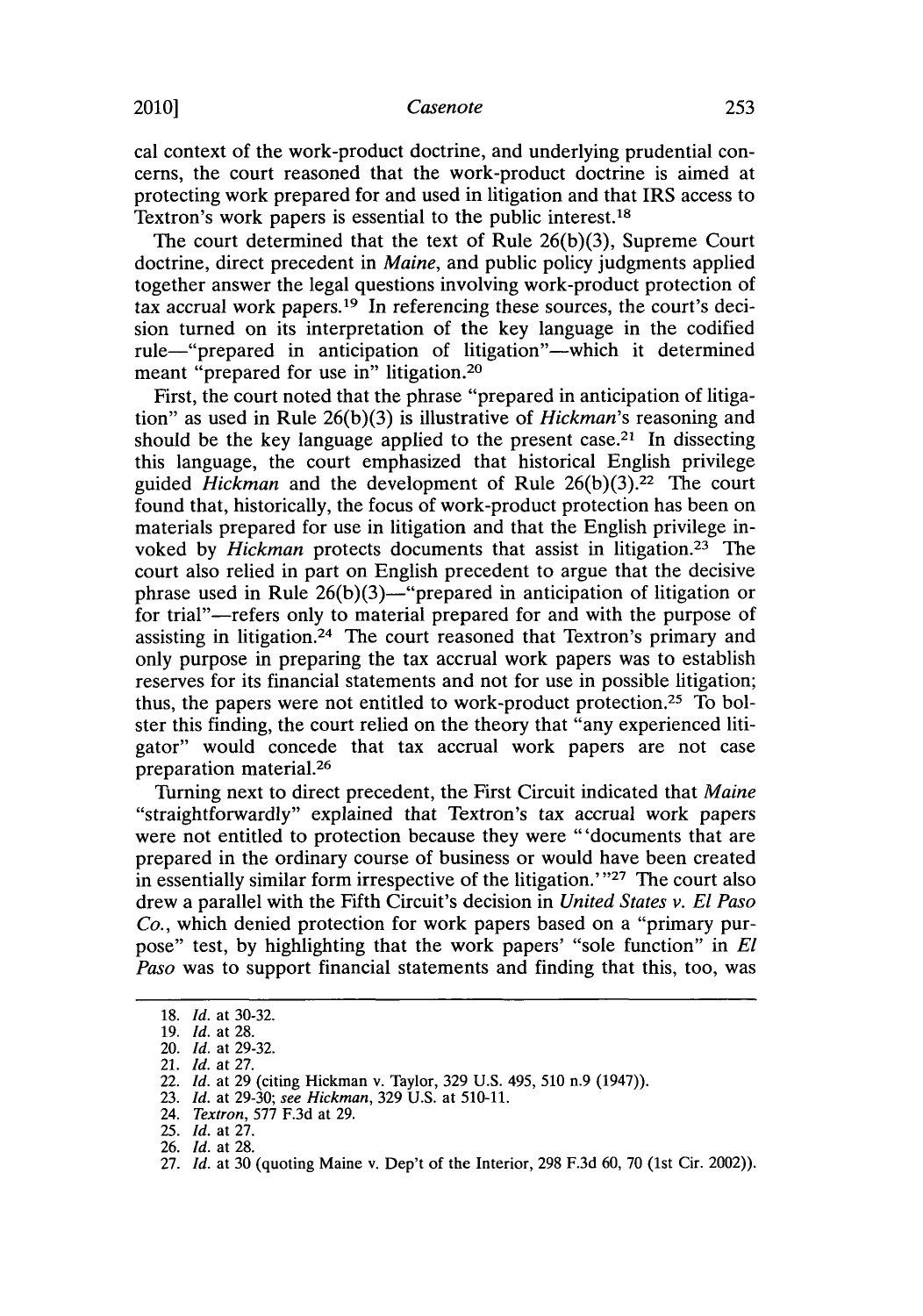the only purpose of Textron's papers.28 Finally, relying heavily on prudential concerns, the First Circuit supported granting the IRS's summons because of the important function of detecting and disallowing abusive tax shelters, the threat involved in underpaying taxes, and the public interest in collecting revenue.<sup>29</sup> The First Circuit stated that "tax collection is not a game" and suggested that the practical problems confronting the IRS in discovering tax reporting errors outweighed any unfairness to Textron.30

In dissent, Judges Torruella and Lipez protested that the majority's decision blatantly ignored and abandoned *Maine's* "because of" test and formulated a new "prepared for use in" test that is contrary to *Maine, United States v. Adlman,* which first articulated the "because of" test, and the text and policy of Rule **26(b)(3). <sup>31</sup>**Referencing *AdIman,* which the *Maine* court followed, the dissent argued that the intentional inclusion of the phrase "in anticipation of" in the text of Rule **26(b)(3)** sweeps broadly and does not limit work-product protection to documents prepared to aid in, use in, or assist in litigation.32 The dissent also criticized the majority's policy analysis because it focused on the IRS's arduous and important task of revenue collection, but it ignored that the information accompanying the work papers would enable the IRS to identify the exact amount Textron would be willing to spend in litigation on each disputed item.<sup>33</sup> This, according to the dissent, was contrary to the underlying policy of the work-product doctrine stated in *Hickman,* which, as explained in *Adiman,* protects the attorney's litigation strategies, appraisal of likely success, and feasibility of settlement.34 The dissent concluded that not only did the majority err in its interpretation, analysis, and application of the law, but under the "because of" test, the proper conclusion is that Textron's work papers are protected **by** the work-product doctrine. <sup>35</sup>

The First Circuit's decision in *Textron* misuses the court's decision in *Maine* and misinterprets the language and intent of Rule **26(b)(3).** The majority misconstrues language from *Hickman, Maine,* and Rule **26(b)(3)** to develop a new "prepared for use in litigation" test while departing from the inherent purpose and broad scope of the precedential "because of" test. Moreover, the opinion offers biased public policy arguments to support the IRS's position without addressing the underlying intent and policy of the work-product privilege doctrine. Furthermore, the First Cir-

**32.** *Id.* at 34 (citing *Adlman,* 134 **F.3d** at **1198-99).**

**33.** *Id.* at **36-37.**

**<sup>28.</sup>** *Id.* (quoting United States v. **El** Paso Co., **682 F.2d** *530, 543-44 (5th* Cir. **1982)).**

**<sup>29.</sup>** *Id.* at **31-32.**

**<sup>30.</sup>** *Id.* at **31.**

**<sup>31.</sup>** *Id.* at **32** (Torruella, **J.,** dissenting) (citing United States v. Adlman, 134 **F.3d** 1194, 1202 **(2d** Cir. **1998)).**

<sup>34.</sup> *Id.* at **36** (citing *Adlman,* 134 **F.3d** at 1200); *see also* Hickman v. Taylor, **329 U.S.** 495, **510-11(1947)** (stating that it is essential that a lawyer be free to prepare his legal theories and strategies without undue interference).

*<sup>35.</sup> Textron,* **577 F.3d** at **32, 38.**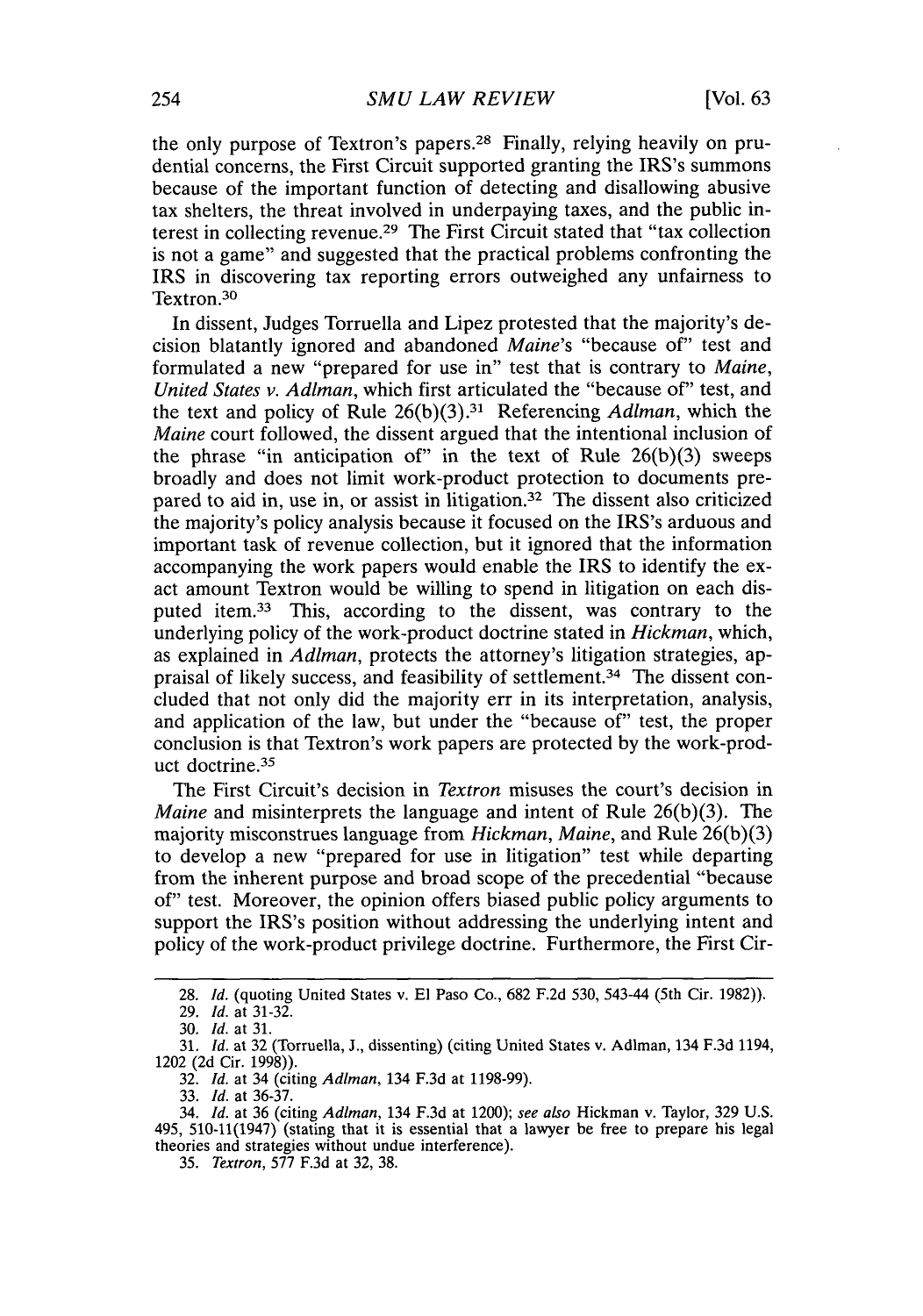## 2010]1 *Casenote* **255**

cuit disregards the future consequences of this ruling, its impact on a variety of practices and lawyers, and the additional split it has created in the interpretation of a well-established and important evidentiary doctrine.

As the dissent correctly points out, the majority's fatal flaw is in its reasoning and its deceptive reliance on the *Maine* opinion and the text of Rule **26(b)(3)** in concluding that the tax accrual work papers are not entitled to work-product protection.<sup>36</sup> Maine rejected the "primary purpose" test, which stated that dual-purpose documents must be "prepared primarily for litigation purposes" to be entitled to work-product protection.37 Instead, the First Circuit in *Maine* relied on the Second Circuit's rationale in *Adlman* and adopted the "because of" test for determining work-product protection for dual-purpose documents because it is a broader formula and is more consistent with the text and purpose of Rule **26(b)(3).38** In *Textron,* the majority failed to even acknowledge *Maine's* adoption of the "because of" test or the purpose behind endorsing it and, instead, highlighted a more discrete finding: that there is no work-product protection for "documents that are prepared in the ordinary course of business or **.** . **.** created in essentially similar form irrespective of the litigation."39 Then the court deceivingly stated that *Maine* "applies straightforwardly" because the work papers were prepared in the "ordinary course of business," disregarding the essential "because of" test and the critical district court evidence attesting that the work papers were only *prepared because of* possible litigation and would not have been prepared *but for* litigation.<sup>40</sup> In bypassing the "because of" test, the court subtly adopted a use-related test, which is comparable to the Fifth Circuit's "primary purpose" test specifically repudiated **by** the First Circuit.41 The First Circuit held that the tax accrual work papers were not afforded protection because their "only purpose" was to prepare financial statements and there was no evidence that the papers were "prepared for use in" or served a useful purpose in conducting litigation. $42$  To discredit district court testimony and enforce this novel "use" standard, the court boldly purported that "every lawyer" knows the "touch and feel" of documents used in preparation for a lawsuit and that "any experienced litigator" would know the work papers were not for use as case preparation.43 The most troubling aspect of the majority's reasoning-aside from the fact that *Maine* does not reference any use-related test-is that it plainly con-

*<sup>36.</sup> See id. at* 32-34.

**<sup>37.</sup>** Maine v. **U.S.** Dep't of the Interior, **298 F.3d 60, 66-68** (1st Cir. 2002).

**<sup>38.</sup>** *Id.* at **68** (citing *AdIman,* 134 **F.3d** at **1197-99)** (holding that the policies underlying the work-product doctrine suggest that protection should not be denied to a dual-purpose document that "analyzes expected litigation merely because it is prepared to assist in a business decision").

*<sup>39.</sup> See Textron,* **577 F.3d** at **30** (majority opinion) (quoting *Maine,* **298 F.3d** at **70)** (internal quotation marks omitted).

*<sup>40.</sup> See id.;* United States v. Textron Inc., **507** F. Supp. **2d 138, 150** (D.R.I. **2007).**

*<sup>41.</sup> See Textron,* **577 F.3d** at **26-30.**

*<sup>42.</sup> Id.* at **30.**

*<sup>43.</sup> See id.* at **28-30.**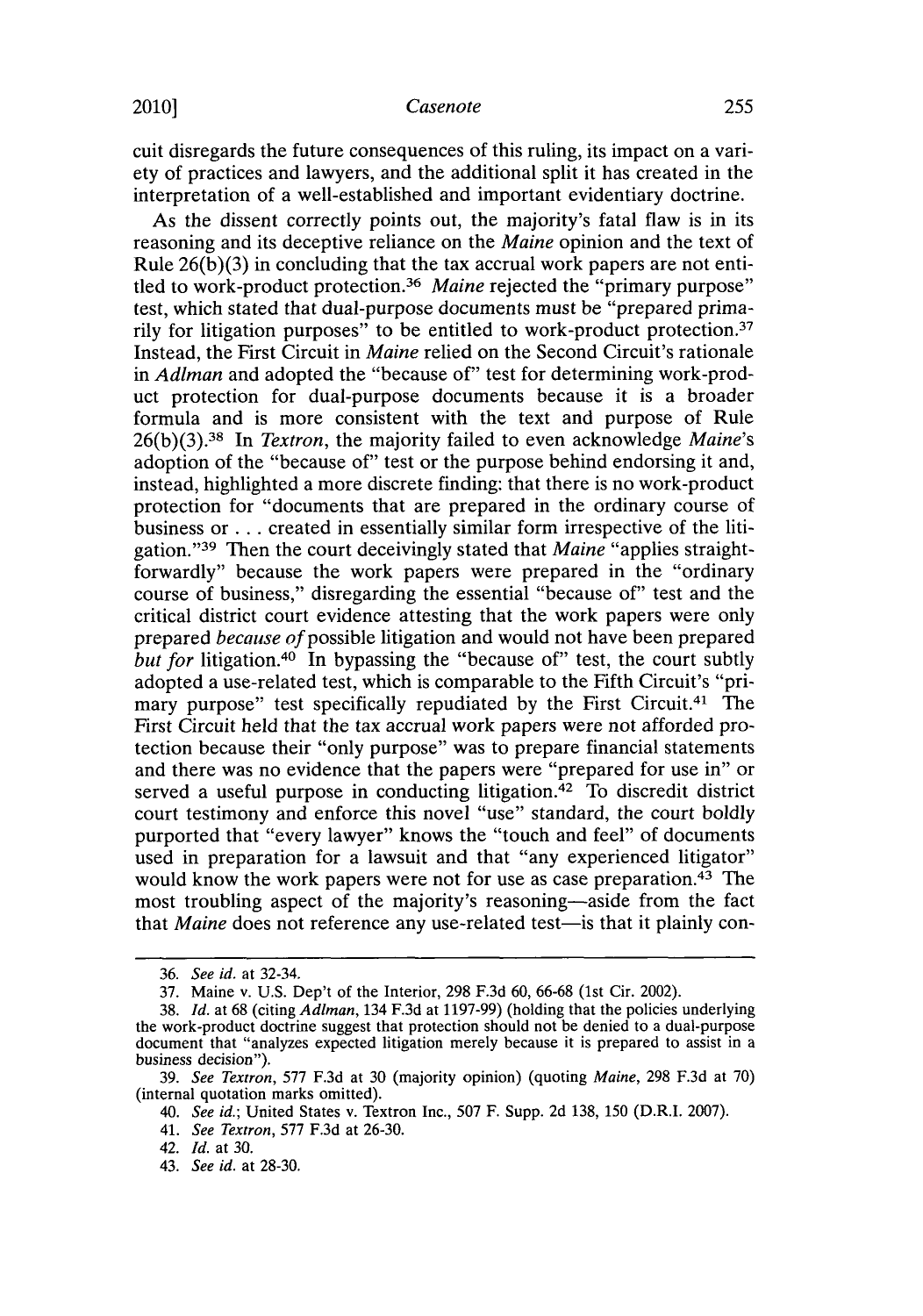flicts with *Maine,* which explicitly comports with the *AdIman* decision that documents are protected if they have been prepared "because of the prospect of litigation" and not because they might "assist in" or be used in litigation.<sup>44</sup>

Furthermore, the majority's reliance on the English roots of the workproduct doctrine seems archaic, and its resulting interpretation of the language and intent in Rule **26(b)(3)** is distorted. The majority cites English privilege referenced in *Hickman* to argue that documents must serve the purpose of assisting in any actual or anticipated litigation to be afforded work-product protection.<sup>45</sup> Nearly twenty-five years after *Hickman* and decades later than the earliest English privilege, however, the work-product doctrine was codified in Rule **26(b)(3)** with the intent to preserve the privacy of an attorney's work, a concern essential to adversarial legal process.<sup>46</sup> Rule 26(b)(3) contains the intentional phrase "in anticipation of litigation," which sweeps broadly to uphold the policies and principles behind its codification and is alone sufficient to afford Textron's work papers protection.<sup>47</sup> The text of Rule  $26(b)(3)$  does not limit its scope of protection to documents prepared strictly for use in or to assist in litigation.48 To hold otherwise would jeopardize a lawyer's ability to "prepare his legal theories and plan his strategy,"<sup>49</sup> which the dissent correctly points out is at stake in this case because of the explicit litigation strategies and statistics listed in the work papers.<sup>50</sup>

The problems inherent in the court's interpretation of Rule **26(b)(3)** and its reliance (or lack thereof) on *Maine* pale in comparison to the sweeping consequences that this case has for tax litigation, discovery disputes, and corporate attorneys. The First Circuit's new "prepared for use in litigation" test further compounds the issues created **by** the existing circuit split regarding the interpretation of "in anticipation of litigation" through the use of the "primary purpose" test or the "because of" test. The dissent accurately stated that in "straining to craft a rule favorable to the IRS **...** the majority has thrown the law of work-product protection into disarray."51 The First Circuit's narrow reading of the work-product doctrine will likely have implications beyond tax accrual work papers. Dual-purpose documents are increasingly relied on not only in tax but in many other types of litigation. Under *Textron,* corporations may now

48. *Id.* at **1198.**

*49. Hickman,* **329 U.S.** at **511.**

*<sup>44.</sup> See Maine,* **298 F.3d** at **68** (citing United States v. Adlman, 134 **F.3d** 1194, **1197-98 (2d** Cir. **1998)).**

<sup>45.</sup> *Textron,* **577 F.3d** at **29** (citing Hickman v. Taylor, **329 U.S.** 495, **510** n.9 (1947)).

<sup>46.</sup> *See Adlman,* 134 **F.3d** at **1198-99;** FED. R. Civ. P. **26(b)(3)** advisory committee's notes.

<sup>47.</sup> *See Adlman,* 134 **F.3d** at **1198-99.**

**<sup>50.</sup>** *See Textron,* **577 F.3d** at **36** (Torruella, **J.,** dissenting); *see also* United States v. Textron Inc., F. Supp. **2d 138,** 142-43 (detailing the "hazards of litigation percentages" included in Textron's work papers).

*<sup>51.</sup> See Textron,* **577 F.3d** at 43.